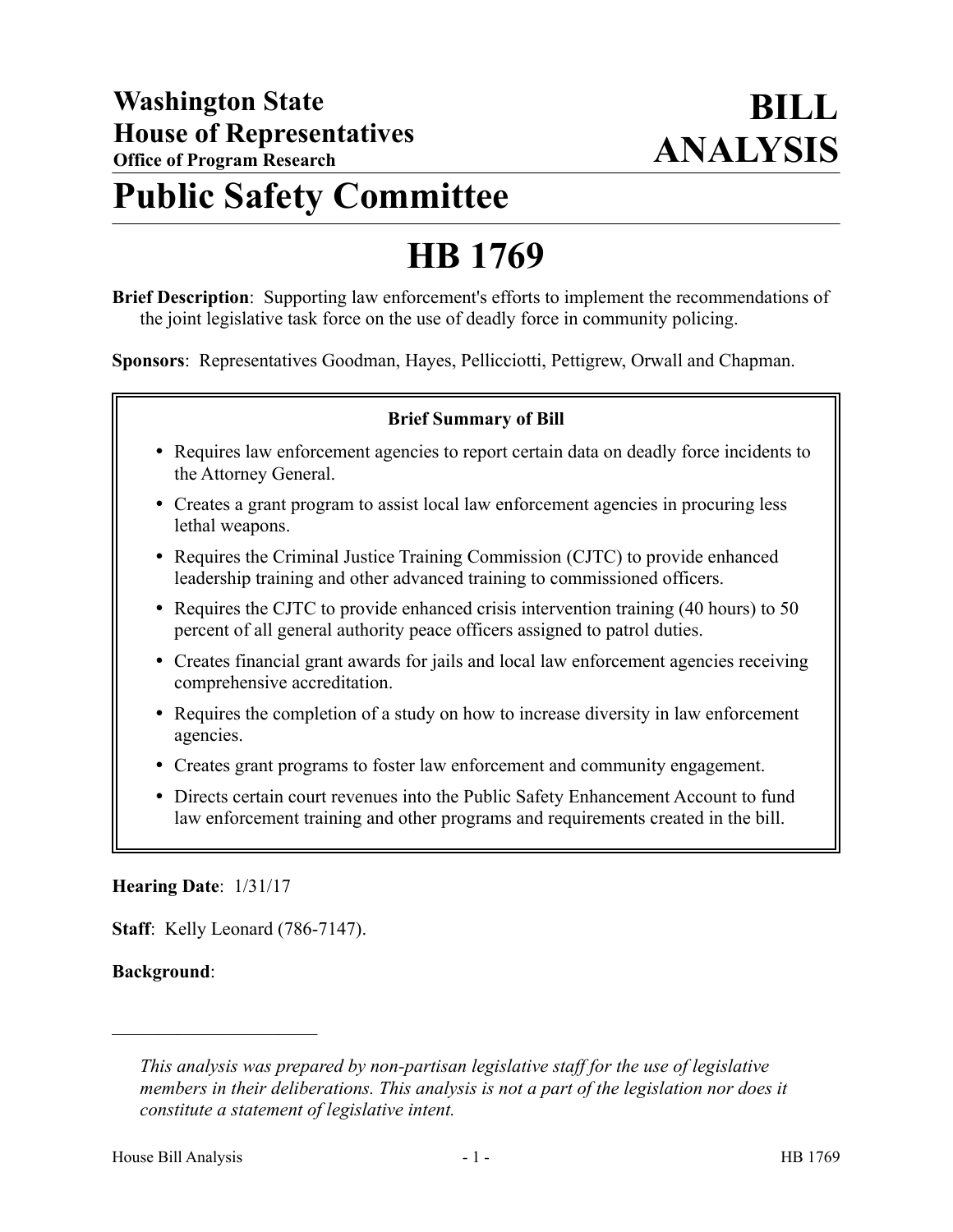*Deadly Force.* Deadly force is the intentional application of force through the use of firearms or any other means reasonably likely to cause death or serious physical injury. Peace officers are statutorily authorized to use deadly force in certain circumstances where a suspect poses a threat of serious physical harm.

*Less Lethal Weapons.* Less lethal weapons are generally designed to induce a subject to submit or to comply with directions. The death of a subject is significantly less likely to occur from the discharge of a less lethal weapon than from the discharge of a firearm.

A "conducted energy device" is a type of less lethal weapon designed to temporarily incapacitate a subject through use of an electrical current which temporarily interferes with the body's neuromuscular system.

*Law Enforcement Training*. The Criminal Justice Training Commission (CJTC) provides basic law enforcement training, and educational programs for law enforcement, corrections, and other public safety professionals in Washington. In addition to the Basic Law Enforcement Academy (BLEA), the CJTC provides specialized training to commissioned officers in several areas, including for example, investigative techniques for child sexual abuse cases. The CJTC is responsible for certifying and decertifying officers.

*Crisis Intervention Training.* In 2015 the Legislature passed new crisis intervention training requirements for law enforcement officers. The CJTC is required to provide full-time law enforcement officers with a minimum of eight hours of crisis intervention training. In addition, the CJTC was directed to have 25 percent of all certified officers on patrol duties receive 40 hours of commission-certified enhanced crisis intervention training by December 1, 2019.

*Accreditation.* Washington's local law enforcement agencies and jails are not mandated to receive accreditation. However, accreditation is available through regional and local organizations, including, for example, the Washington Association of Sheriffs and Police Chiefs (WASPC) and the Commission on Accreditation for Law Enforcement Agencies.

*Washington Association of Sheriffs and Police Chiefs.* The WASPC is an independent organization consisting of sheriffs, police chiefs, the Washington State Patrol, the Washington State Department of Corrections, and representatives of a number of federal agencies. The 1975 Legislature made the WASPC a statutory entity by designating the association as a "combination of units of local government," and it currently receives state funding to manage certain programs. The WASPC also accredits law enforcement agencies and jails.

*Court Revenues.* A percentage of court revenues from fines, fees, and forfeitures are remitted to the state and deposited into the State General Fund. This includes, for example, a third of all noninterest revenues as well as a quarter of non-restitution interest revenues from municipal courts, district courts, and superior courts.

## **Summary of Bill**:

*Data Collection*. Subject to the availability of amounts appropriated for this specific purpose, beginning January 1, 2018, all Washington law enforcement agencies must report to the Office of the Attorney General (AGO) information regarding each incident where: deadly force is applied;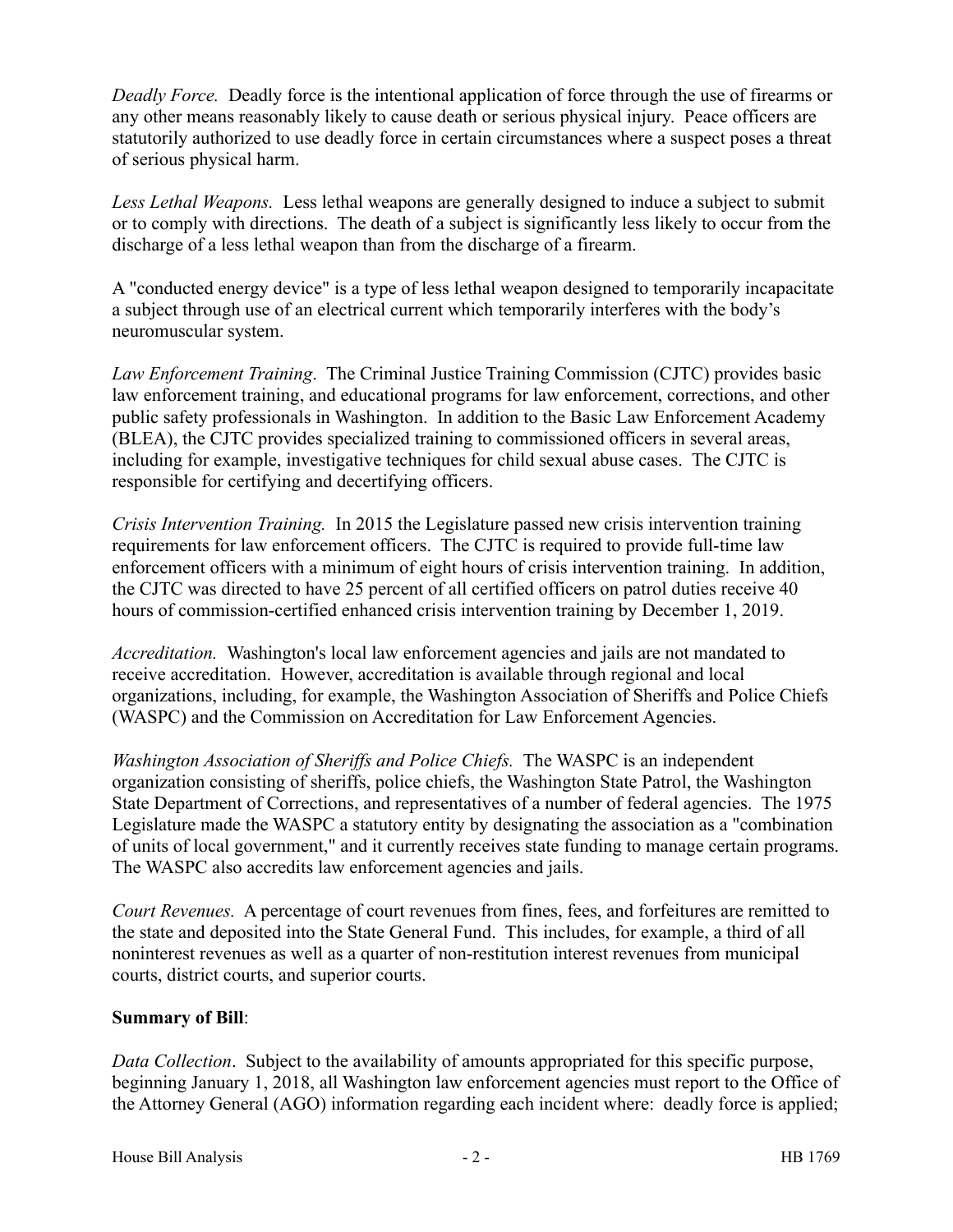and where force is applied if death or great bodily harm results. The report must include the following with respect to each incident:

- the demographic characteristics of the officer or officers applying the force and the person to which the force was applied, including sex, age, race, ethnicity, and disability, if known;
- the type of force used, and, where applicable, firearm discharge data;
- the agency or agencies employing the officer or officers applying the force;
- the location of the incident;
- the known injuries of the involved officer or officers and of the person to which the force was applied; and
- any other information the AGO determines relevant to accurately record the circumstances of each incident.

*Less Lethal Weapons.* Subject to the availability of amounts appropriated for this specific purpose, the WASPC must establish a grant program to assist local law enforcement agencies in procuring less lethal weapons for primary responding law enforcement officers. "Less lethal weapons" means conducted energy devices and similar technologies.

Grant applications must be reviewed and grants must be awarded through peer review panels. Grant applicants must demonstrate a commitment to providing the training of primary responding law enforcement officers in the proper use of the weapons and proper maintenance of the weapons.

*Enhanced Leadership Training.* Subject to the availability of amounts appropriated for this specific purpose, the CJTC must provide enhanced leadership training with the purpose of fostering agency culture that enhances internal legitimacy and, by extension, external legitimacy with the community. The training must:

- recognize and address the intersection of race in policing on an individual and systemic level;
- develop and promote law enforcement leaders with the courage, knowledge, and skills to institutionalize a culture rooted in procedural justice principles; and
- incorporate the recommendations of the President's Task Force on Twenty-First Century Policing; and
- promote innovation in the law enforcement profession.

The enhanced leadership training may not be less than 100 hours, but may be completed in segments. Every law enforcement leader, from first level supervisor to executive, must complete the enhanced leadership training within one year of promotion or July 1, 2020, whichever is later. The CJTC must organize the enhanced leadership training to address multilevel promotions. The enhanced leadership training must replace the current three-tier system of first level, midmanagement, and executive certification.

*Advanced Law Enforcement Training.* Subject to the availability of amounts appropriated for this specific purpose, the CJTC must develop and offer advanced training for commissioned officers. The CJTC must expand advanced firearms training, including upgrading firearm decision-making simulation technologies designed to help with skills development, and make it available to law enforcement agencies statewide.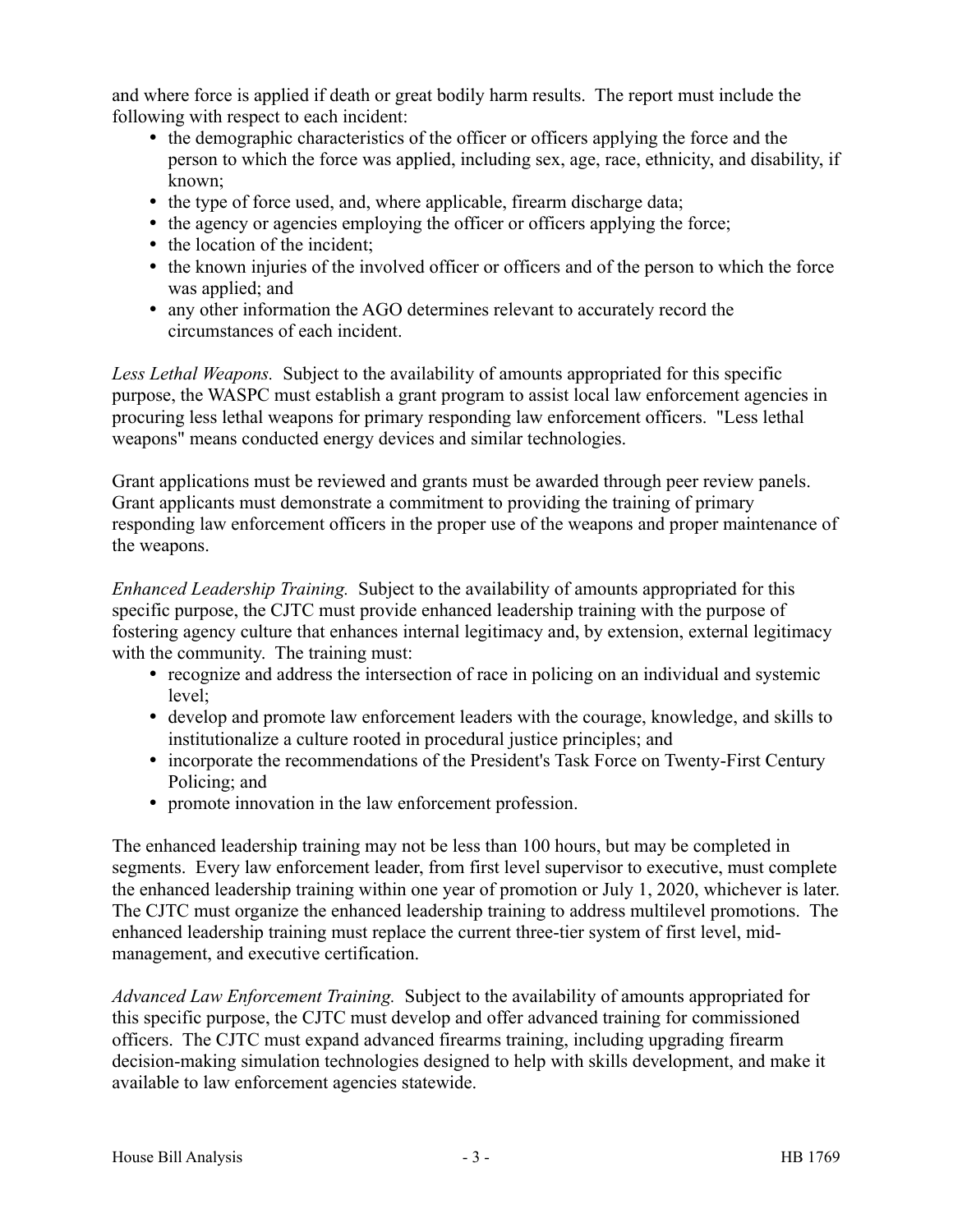The CJTC must update, expand, and manage a new learning management system to facilitate expanded access to training across the state. The system must expand training opportunities for rural, remote, and underfunded communities whose geographic, staffing, and fiscal constraints often preclude them from attending in-seat training courses. Among other requirements, the system must: foster training in the areas of crisis de-escalation and other emerging issues; allow for deployment of ongoing distance learning through the use of online and hybrid courses.

Through the learning management system, the CJTC must survey law enforcement agencies statewide on the advanced training needs of commissioned officers. To the extent feasible, the CJTC must develop and offer advanced training based on the needs identified through the survey, provided that such training conforms to best practices.

*Crisis Intervention Training*. The current requirement for the CJTC to make efforts to provide enhanced crisis intervention training (40 hours) for full-time, general authority Washington peace officers assigned to patrol duties is increased from 25 percent to 50 percent.

*Accreditation.* Subject to the availability of amounts appropriated for this specific purpose, the Jail Accreditation Project is established for the purpose of incentivizing jails to seek and receive accreditation to improve the safety and welfare of correctional officers, inmates, and the public. Every jail is required to report its accreditation status to the CJTC. The CJTC must distribute a financial award to each jail awarded an accreditation or reaccreditation in the previous calendar year. The CJTC must develop a sliding scale formula to determine the amount of the distribution awards by taking into account jail size, population served, services offered, and jurisdiction. A distribution amount may not exceed \$100,000.

Subject to the availability of amounts appropriated for this specific purpose, the Law Enforcement Accreditation Project is established for the purpose of incentivizing law enforcement agencies to seek and receive accreditation. The CJTC must distribute a financial award to each law enforcement agency awarded an accreditation or reaccreditation in the previous calendar year. The CJTC must develop a sliding scale formula to determine the amount of the distribution awards by taking into account the agency's size, resources, and jurisdiction. The amount may not exceed \$50,000.

The CJTC must develop and maintain a list of approved accreditation programs eligible for distributions for both jails and law enforcement agencies. Accreditation programs must be comprehensive rather than targeted to one specific feature of operations.

*Diversity in Law Enforcement.* Subject to the availability of amounts appropriated for this specific purpose, the Washington State University (WSU) Division of Governmental Studies and Services must conduct a study on how to increase diversity in law enforcement agencies in the state. The study must include a survey of research literature and models used in other states.

*Law Enforcement and Community Engagement.* Subject to the availability of amounts appropriated for this specific purpose, the WASPC must establish a grant program to assist local law enforcement agencies in establishing community engagement programs. In evaluating grant applications, the WASPC must consult with the Washington Council of Police and Sheriffs (WACOPS), the Washington State Fraternal Order of Police (WAFOP), the Council of Metropolitan Police and Sheriffs (COMPAS), the Commission on Asian Pacific American Affairs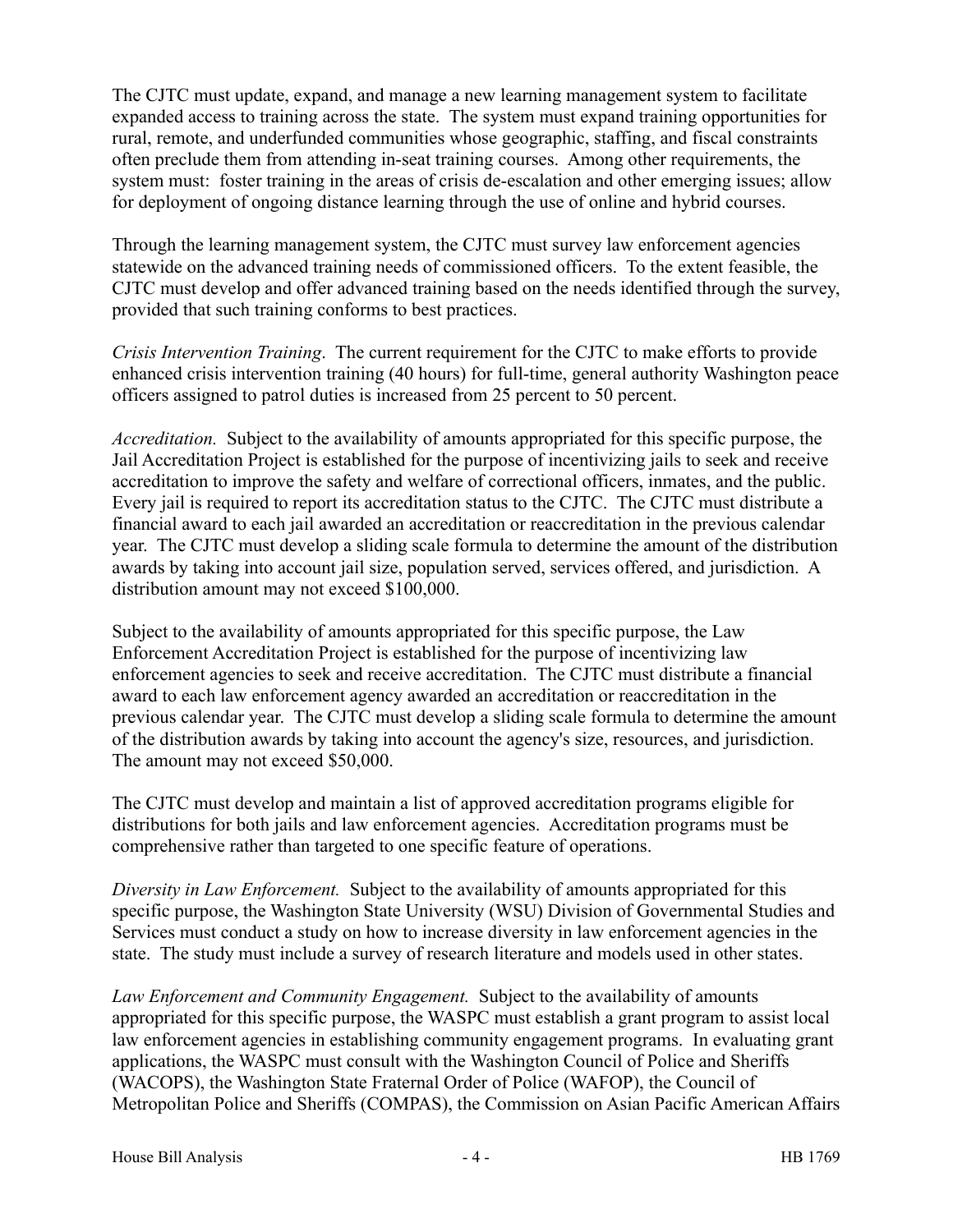(CAPAA), the Commission on African American Affairs (CAA), the Commission on Hispanic Affairs (CHA), and the Governor's Office of Indian affairs. Grant applications must be reviewed and awarded through peer review panels, which must include a member from each of the commissions and a member of the Governor's Office of Indian Affairs. Grant applicants must demonstrate consistency with relevant portions of the final report of the President's Task Force on Twenty-First Century Policing. Particular priority must be given to qualified grant applicants that intend to establish or enhance engagement with historically underrepresented communities.

Subject to the availability of amounts appropriated for this specific purpose, the Department of Commerce (Commerce) must administer the Community and Law Enforcement Partnership Grant Program (Grant Program) to build and foster relationships between the community and law enforcement in an effort to improve public safety. The grants must be used for the purpose of improving communication, collaboration, and partnerships between law enforcement and the community, with a particular focus on the relationships between law enforcement and communities of color and other underrepresented communities.

Eligible grant recipients include community-based nongovernmental organizations with: an interest in, and if possible, experience in the stated purpose of the Grant Program; and established or a willingness to establish committed partnerships with law enforcement agencies. Grant recipients must foster communication and build partnerships through forums, community meetings, training, workshops, community organizing, and other outreach.

When evaluating grant applications, Commerce must consult with the WASPC, the WACOPS, the WAFOP, the COMPAS, the CAPAA, the CAA, the CHA, and the Governor's Office of Indian affairs. Grant applications must be reviewed and awarded through peer review panels, including a member from each of the commissions and a member of the Governor's Office of Indian affairs.

*Public Safety Enhancement Account*. The Public Safety Enhancement Account (Account) is created. Moneys in the Account may be spent only after appropriation. State revenue from the following sources are deposited into the Account (rather than the State General Fund):

- noninterest revenues collected by small municipal courts (population 400,000 or less);
- noninterest revenues and interest revenues collected by large municipal courts (population 400,000 or above);
- noninterest revenues collected and nonrestitution interest revenues collected by district courts;
- noninterest revenues and nonrestitution interest revenues collected by superior courts;
- a portion of filing fee revenues;
- a portion of civil forfeiture revenues; and
- a portion of certain infraction penalty revenues.

Expenditures from the Account may be used for:

- funding the CJTC, including, but not limited to: ongoing operations of the CJTC; additional BLEA classes to meet the demand to train newly hired peace officers, which may not be less than eight additional classes for the 2017-19 biennium; additional corrections officer academy classes to meet the demand to train newly hired correctional officers;
- the less lethal weapon grant program administered by the WASPC;